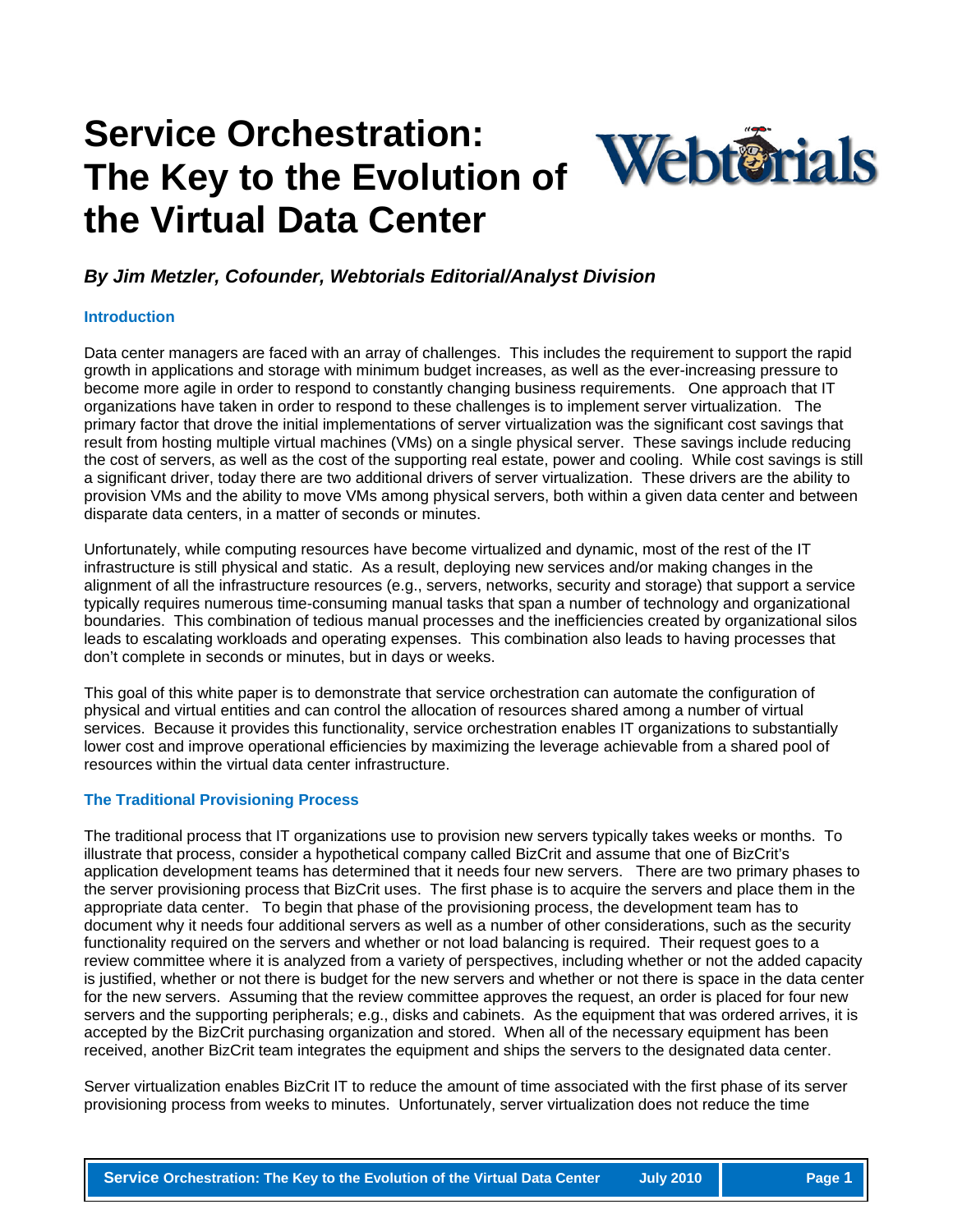associated with the second phase of BizCrit's server provisioning process: getting the new servers into production. That phase begins shortly after the servers have arrived at the designated data center. As part of the second phase, the network operations group requests a block of IP addresses and permission to assign the servers to one or more VLANs. Assuming that the network operations group receives the requested IP addresses, they assign addresses to each server and make the appropriate entries into DNS. Assuming that the network operations group receives permission to assign the servers to one or more VLANs, the group configures the VLAN(s). As part of this phase of the server provisioning process, the database operations group is responsible for anything related to the database access that has been requested by the application development team. This includes tasks such as configuring fibre channel access. Both the network and database operations groups provide input to the security operations team that is responsible for a variety of tasks, including inputting the appropriate access control lists (ACLs).

Phase two of BizCrit's server provisioning process can take weeks in part because there are so many activities involved and in part because the tools that are currently available are vendor specific. For example, a tool that can configure a Cisco router cannot configure a Juniper router and vice versa. In addition, the use of manual scripts is an acceptable approach in BizCrit's traditional environment in which the addition of new servers is somewhat rare. However, in order to realize the benefits of cloud computing, BizCrit has established the goal of implementing a dynamic data center. The use of manual scripts is not an acceptable approach in a dynamic data center environment in which a large number of VMs are constantly being provisioned and de-provisioned.

#### **The Promise and Challenge of Cloud Computing**

There is considerable confusion about the exact definition of what is meant by the phrase *cloud computing*. For example, the January 2009 edition of The Cloud Computing Journal contained an article<sup>[1](#page-1-0)</sup> that had twenty one definitions of cloud computing. In contrast to the confusion around the definition of cloud computing, the goal of cloud computing is exceptionally clear. As stated in a recent report<sup>[2](#page-1-1)</sup>, the goal of cloud computing is to achieve an order of magnitude improvement in the cost effective, elastic provisioning of IT services. That report also identified the characteristics that are typically associated with a cloud computing solution. Three of those characteristics are virtualization, the dynamic movement of IT resources and automation.

An article in Network World<sup>[3](#page-1-2)</sup> validated that the adoption of cloud computing can lead to dramatic cost savings. In that article, Geir Ramleth, the CIO of Bechtel, stated that he had benchmarked his organization against some providers of public cloud computing solutions such as Amazon. Ramleth declared that the price that Amazon charges for storage is roughly one fortieth of his internal cost for storage. The decision that Ramleth reached was not that he was going to rely on public cloud computing providers to supply all of his IT requirements. Rather, he decided that Bechtel would adopt characteristics of cloud computing within its internal IT environment that are similar to what have been deployed by cloud computing service providers.

As previously mentioned, in order to realize the benefits of cloud computing, BizCrit has established the goal of implementing a dynamic data center. In order to achieve that goal, BizCrit has adopted a phased implementation strategy that involves the following steps:

- 1. Server virtualization for resource consolidation and energy savings.
- 2. Pervasive virtualization of the data center including servers, storage and the network.
- 3. Integrated management of physical and virtual resources with automated provisioning and control of virtual entities.
- 4. Automated, on-demand data center resource provisioning and allocation to meet user demand.

<span id="page-1-0"></span> $\overline{\phantom{a}}$ 1 <sup>1</sup> Twenty-One Experts Define Cloud Computing, http://cloudcomputing.sys-con.com/node/612375  $^2$  <u><http://www.webtorials.com/content/2009/11/a-guide-for-understanding-cloud-computing.html></u>

<span id="page-1-2"></span><span id="page-1-1"></span>The Google-ization of Bechtel, Carolyn Duffy Marsan, Network World, October 28, 2008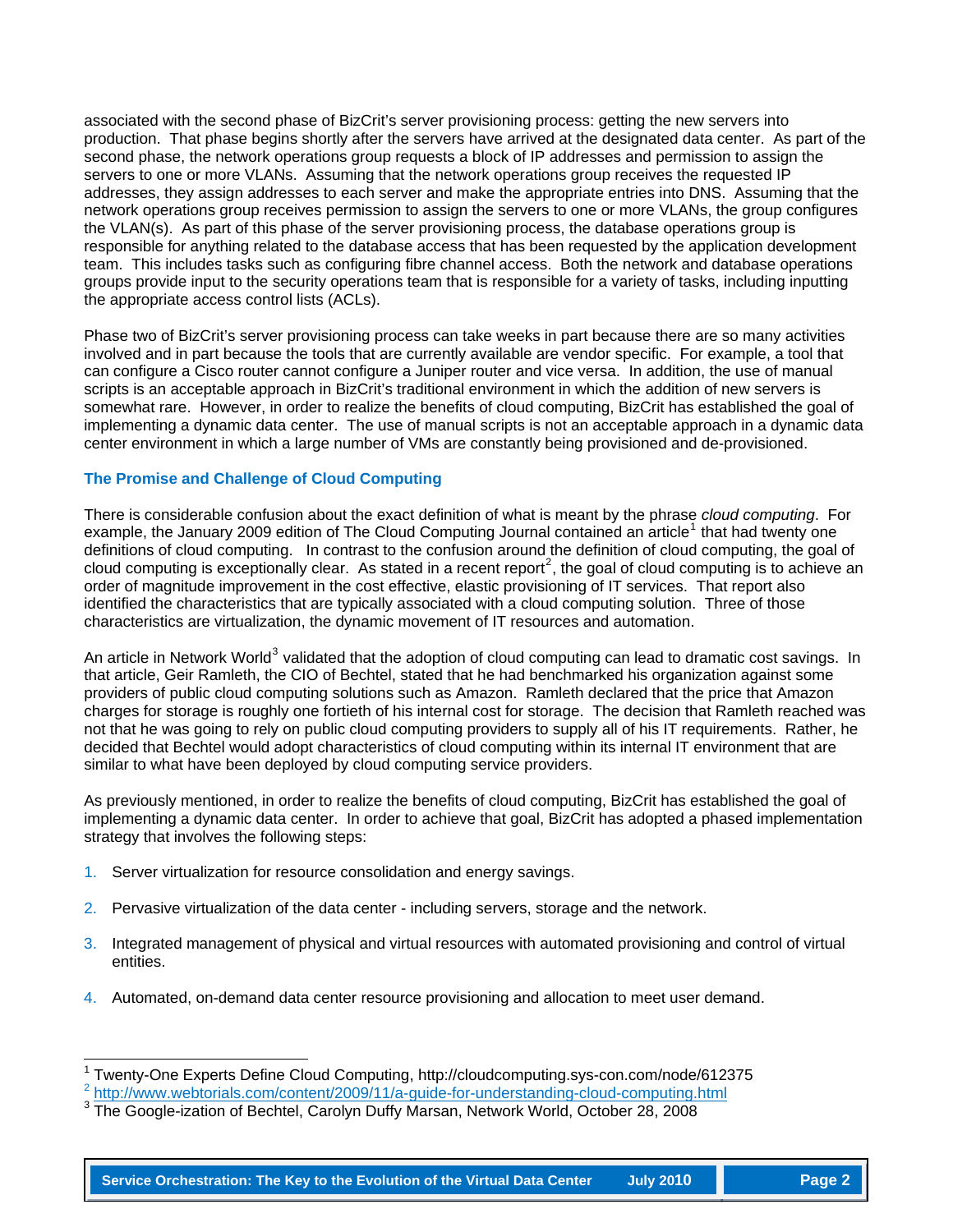BizCrit is comfortable with its ability to implement server virtualization. However, BizCrit foresees problems as it attempts to adopt pervasive virtualization of the data center. That problem is that its traditional approach to network design and the associated labor-intensive management tools and manual scripts that it uses to control and manage the IT infrastructure will not be able to keep pace with the frequent changes that are required. One limitation of this approach is that the workload for BizCrit's operational support staff will spiral out of control due to the constant stream of configuration changes that are needed to maintain access and security models in conjunction with dynamic provisioning and movement of VMs. The second limitation is that even if BizCrit's IT organization had enough support staff to implement the necessary configuration changes, the time to implement these changes is typically measured in days and weeks. In order to implement a truly dynamic data center, these configuration changes must be made in the same amount of time that it takes to provision or move a VM (i.e., seconds or minutes) and these changes must be made without disrupting user access or creating security vulnerabilities.

The key capability that BizCrit needs to implement in order to be able to support a dynamic data center is the automation of as much of the provisioning and configuration processes as possible across the end-to-end infrastructure. Coordination of automated configuration changes across servers, storage, security and networking elements implies that there must be some form of integration that spans the management systems used for each of these domains and that provides a single point of control for a range of application services that draw on a shared pool of resources.

#### **Orchestration of Network Services**

*Orchestration* refers to the automated arrangement, coordination and management of computer systems, storage, security and networks in order to efficiently deliver application services to end users. Referring back to the section of this white paper entitled *The Traditional Provisioning Process,* orchestration has the same impact on the time it takes for phase two of BizCrit's server provisioning process as server virtualization had on phase one of the process: it reduces it from weeks to minutes. The way that orchestration works is that it creates an executable process that involves centrally controlled message exchanges among network entities. As part of the orchestration of network services, the orchestration system provides a layer of abstraction between the application services and the infrastructure. This layer of abstraction is sometimes referred to as Network Services Virtualization (NSV).

Figure 1 provides a conceptual model of an orchestration system including its relationships with the infrastructure of the virtual data center. Polices define the relationship between users, computing resources, security and network services. These policies are automatically translated in real-time into device configurations that dynamically provision the necessary resources and/or modify the resource pool to bring it into alignment with the service definition. User access information is updated in user directories and network access control system databases. The virtual server requirements of the service are communicated to the hypervisor management system. The hypervisor management system provides the required VMs and also can provision the networked or virtualized storage required by the VMs from a storage pool that has been placed at the disposal of the virtualized infrastructure. Storage provisioning from the pool can performed via storage plugins in the hypervisor manager. The hypervisor manager will also be able to make the necessary configuration changes for virtual switches and virtual appliances under its control. Network elements not under the control of the hypervisor management system (e.g., routers, switches, firewalls, and other external devices that provide secure access to networked services) are controlled on an individual basis by the orchestration system. The orchestration system also communicates with traditional network management solutions, such as fault and performance management systems, which can help to monitor services and assure that the service level specified in the policies are being delivered for each network service.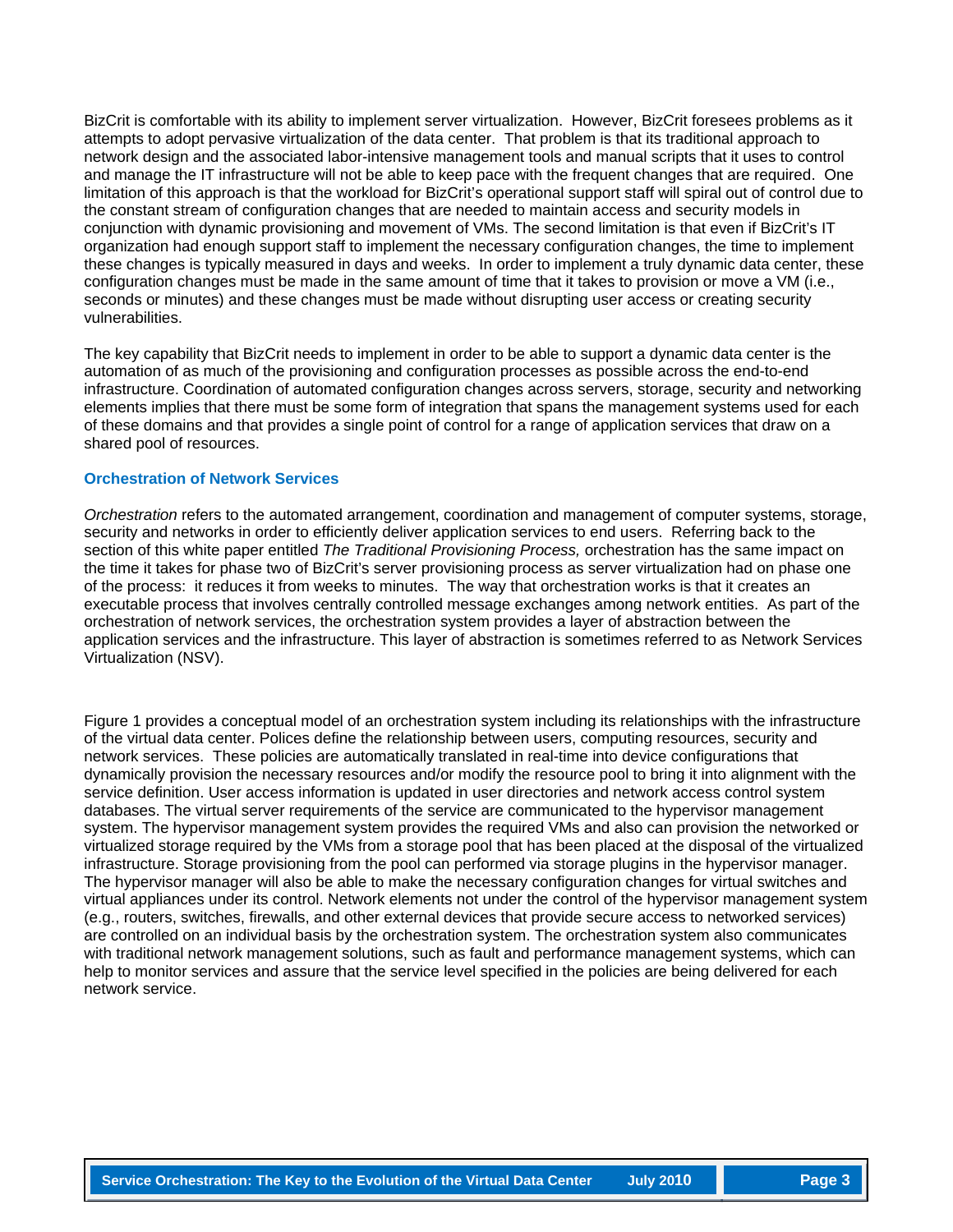

#### **Figure 1: Orchestration System Exercising Centralized Control of the Virtual Data Center**

#### **Requirements for an Orchestration System**

In order to enable IT organizations to implement a fully dynamic data center, an orchestration solution needs to be capable of automating all of the processes that support the entire life cycle of an IT service. This includes service creation and deployment, monitoring performance and utilization as well as the adjustment of resource allocations. It also includes the eventual return of those resources to a resource pool from which they can be drawn to support other services. In order to be effective throughout the service life cycle, the orchestration platform must possess a number of key attributes. That includes:

- **Infrastructure Awareness:** The system must be able to discover all of the physical and virtual entities within the shared infrastructure pools that are used to deliver virtualized services.
- **Topology Awareness:** Once the elements of the shared resource pools are identified, the system must build a topological model that includes both the physical and logical relationships between the physical and virtual entities.
- **Service Definition and Mapping:** Application services abstraction must allow services to be defined based on business policies and a set of policy guidelines for different types of services. For example, policy guidelines for a service might include restrictions on user access, required security measures and auditing procedures, average and peak workloads, and service level priorities. Once the service has been defined, the system must to able to map the service definition to the required set of resources within the available pool.
- **Service Provisioning and Infrastructure Control:** The orchestration system implements or provisions the service by configuring the entities from the shared infrastructure pools. In order to do this, the system must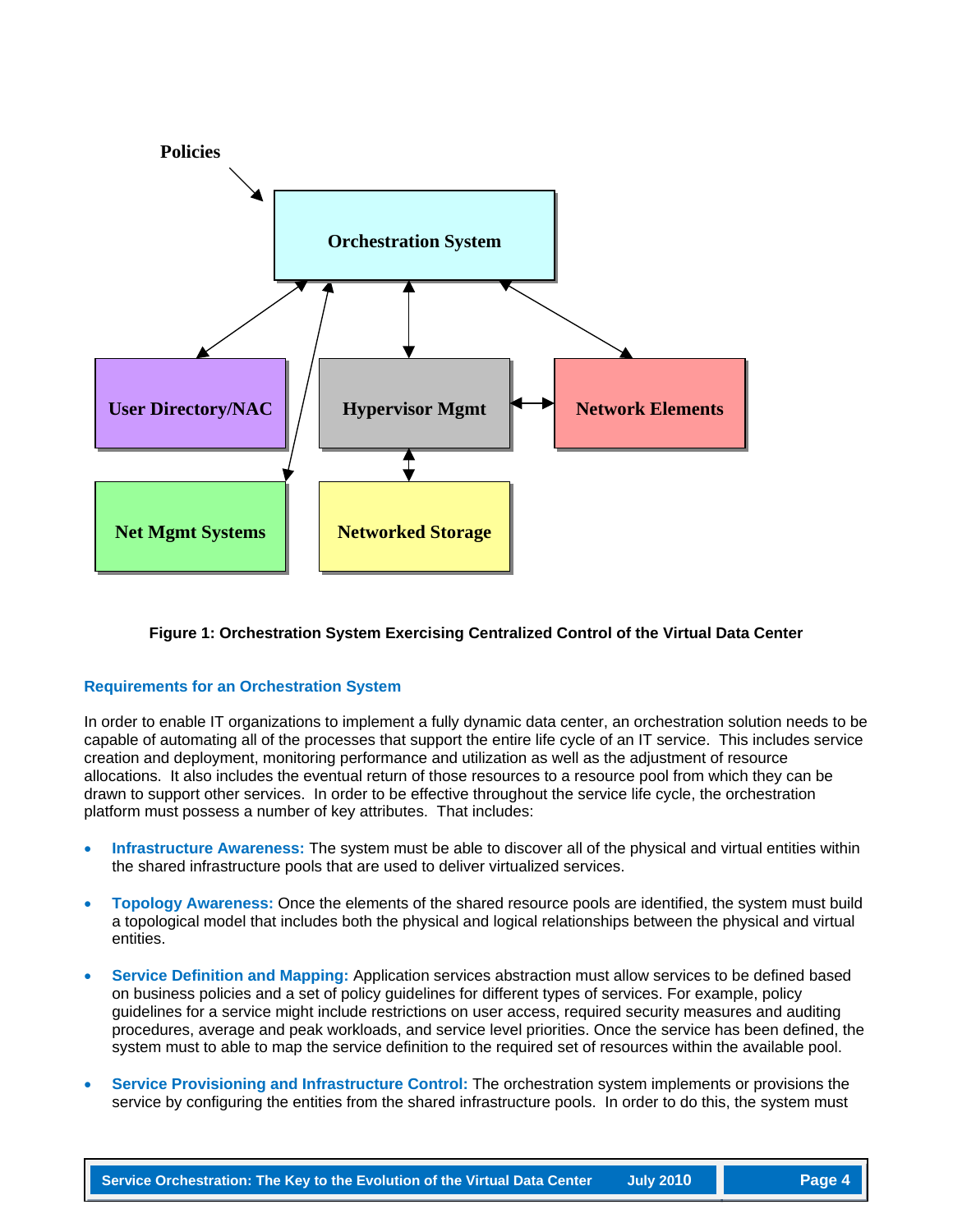understand the associations between the resources in different technology domains and must be able to implement automated and coordinated configurations of the physical and virtual entities across the multiple domains. Integration across technology domains has to be based on communications with one or more hypervisor management systems, networked storage management systems, and a number of other element management systems and platforms. Communications can be based on industry standard APIs (e.g., SOAP/REST), vendor specific APIs, orchestration software agents on network devices, or traditional device management interfaces (e.g., CLIs).

- **Resource Allocation and Reclamation:** Over the course of its life cycle, a service will require a number of adjustments to the resources allocated to it. The resource levels may change due to growth or fluctuations in user demand for the service, or due to changes in the policies that govern access to resources. As these changes occur, the system must be able to dynamically re-allocate resources, trigger requests for additional physical resources to be added to the pool, and return unneeded resources to the pool so that they become available to other services.
- **Service Isolation:** In order to provide the required level of security in a dynamic environment, the system must be able to utilize and control the complete gamut of security measures that can provide service isolation in a shared resource environment. In order to be applicable in a Cloud Computing Environment, the orchestration system needs to be able to isolate the virtual data centers of each of the tenants drawing on the shared resource pool, whether those tenants are different companies or different organizations within the same company.
- **Promote Collaboration among Server, Storage, and Network Management Domains:** Traditionally, IT departments are organized along functional lines, with separate teams responsible for server, storage, and network operations. Server virtualization has already had an impact on these domains by giving the server organization increased levels of responsibility. Orchestration has the potential to improve collaboration among technology domains by providing a common shared interface into the resource pool of the virtual data center. As such, orchestration provides a platform for inter-domain collaboration in terms of defining policies, service templates, and provisioning workflows.

As shown in Figure 2, an orchestration system that meets these requirements can support multiple phases in the evolution of the data center towards a Cloud Computing model. That follows both for enterprise IT organizations looking to deploy a private cloud computing model as well as for providers of public cloud computing solutions.



**Figure 2: The Role of Orchestration Systems in the Evolution of Virtual Data Centers Summary**